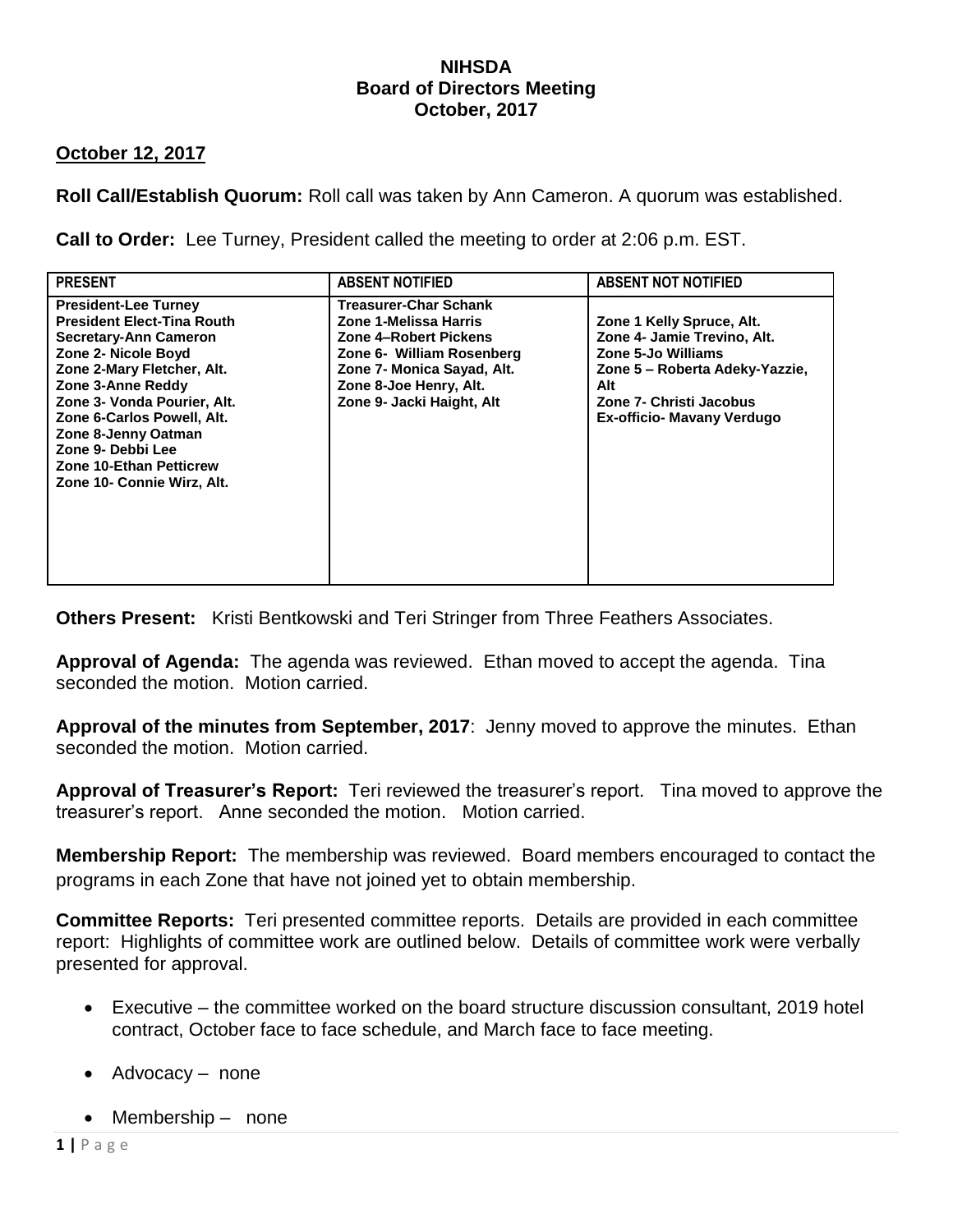- Governance the committee worked on the new board orientation. The training power points were reviewed.
- Finance worked on September financials and fund development ideas.
- Education none

Tina moved to approve all committee reports including all recommended action items. Ethan seconded the motion. Motion carried.

# **General Correspondence:**

- NHSA Update The leadership conference was held, board meeting was held. Working on appropriations and block granting issues.
- NIEA Conference Update Tina attended NIEA. Tina participated in a panel session and break-out session.

**Seating Secretary:** Ann is seated as the Secretary by acclamation. Jenny made the motion. Tina seconded. Motion carried.

**Seat Zone 2 & 10 Alternate:** Mary Fletcher is seated as the Zone 2 alternate. Connie Wirz is seated as the Zone 10 alternate. Ethan made the motion to seat the alternates. Nicole seconded. Motion carried.

## **Other**: none

**Recess:** Recess until October 19, 2017 at 2:35 pm EST. Tina made the motion to recess. Ethan seconded. Motion carried.

## **October 19, 2017**

**Reconvene Meeting:** The meeting was reconvened at 11:50 a.m. Board members present: Tina, Char, Ann, Jo, Ethan, Monica, Carlos, Melissa, Robert and Jacki. A quorum was established. Others present were Teri and Kristi representing the MCS.

**OHS/AIAN Update:** Anne Linehan, Angie Godfrey and Mike Richardson joined the meeting to provide OHS updates. Topics included: Political appointments, federal hiring freeze, DRS, Duration regs, QRIS for tribal programs, and under enrollment.

**NIHSDA Board Structure:** Cynthia facilitated the conversation regarding the board structure. Ethan made the motion that the board does not restructure. Monica seconded. Unanimous vote. Motion carried.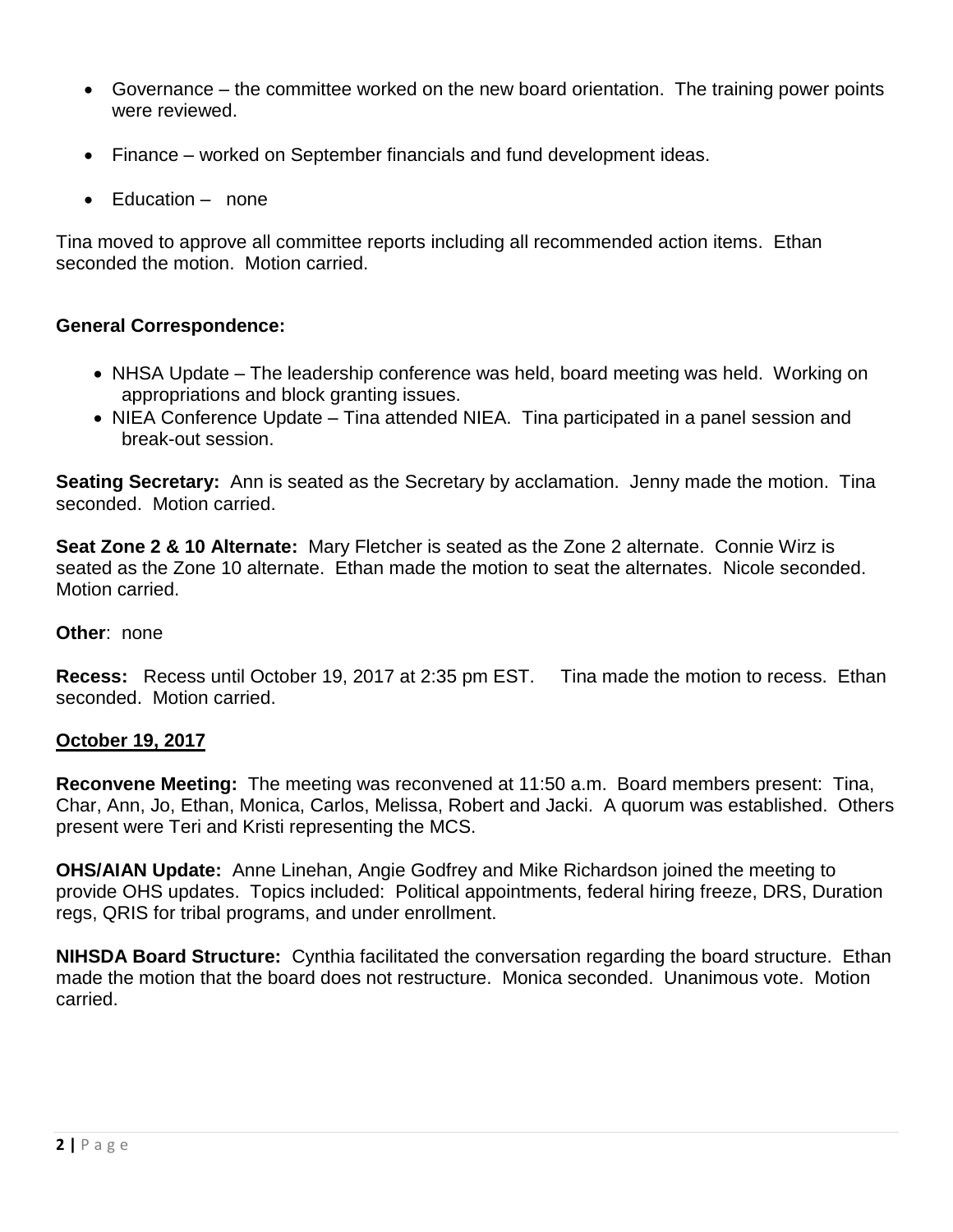**Agenda Approval:** No additions were made to the agenda. Jacki made the motion to approve the agenda. Char seconded. Motion carried.

**NIHSDA 2018 Proposed Budget:** Char reviewed the proposed 2018 budget. Jo motioned to approve the budget. Carlos seconded the motion. Motion carried.

**Fund Development Plan:** The board reviewed all fundraising/sales for 2017. Teri and Kristi presented the proposed items to sell: lanyards, smocks, t-shirts, and hoodies.

**MCS Assessment/2018 MCS Proposed Contract/Budget:** The results of the MCS assessment were reviewed. The board reviewed the proposed 2018 MCS contract and budget. Char motioned to accept the contract and budget adding a one-time payment of \$3,000 for Teri and Kristi (\$1,500 each) to be issued by Dec. 15, 2017. Carlos seconded the motion. Motion carried.

**Tribal Consultation/Alaska Federation Conference:** Board members attended the Tribal Consultation and AFN conference.

# **Friday, October 20, 2017**

## **General Correspondence:**

**March face to face (March 10 & 11, 2018) –** The March meeting location will take place in Las Vegas in conjunction with the Southwest conference.

**2018 Monitoring –** The protocols are on the ECKLC. Some tribal programs are scheduled for Focus 2 and CLASS. A 60 day notice was provided. Zone reps should contact their members to see if they have been contacted for their reviews.

**2017 Conference Report:** The board reviewed the 2017 conference report.

**2018 Conference Planning:** The 2017 conference will be held at the Sheraton Music City hotel in Nashville, TN. The board will meet of June 10, pre-intensives will be held on June 11, the main conference will be held June 12 through June 14. The board discussed training topics and other conference planning.

**Board Contracts, Code of Conduct and Info form:** Board members signed the board contracts and code of conduct. Board member information forms were completed.

**Zone Updates:** Each zone representative provided an update of issues and events that occurred in their zones.

Zone 1: Coaching. Some discussion about whether or not supervisors can be coaches. Getting conflicting answers.

Zone 4: Preparing for all the new requirements coming due in the regulations. Contracted with Jan Jobie to help with coaching plans.

Zone 5: Issues with QRIS and background checks (specifically through Navajo Nation). In Denver they discussed forming a cohort to coach each other. In Colorado struggling with finding